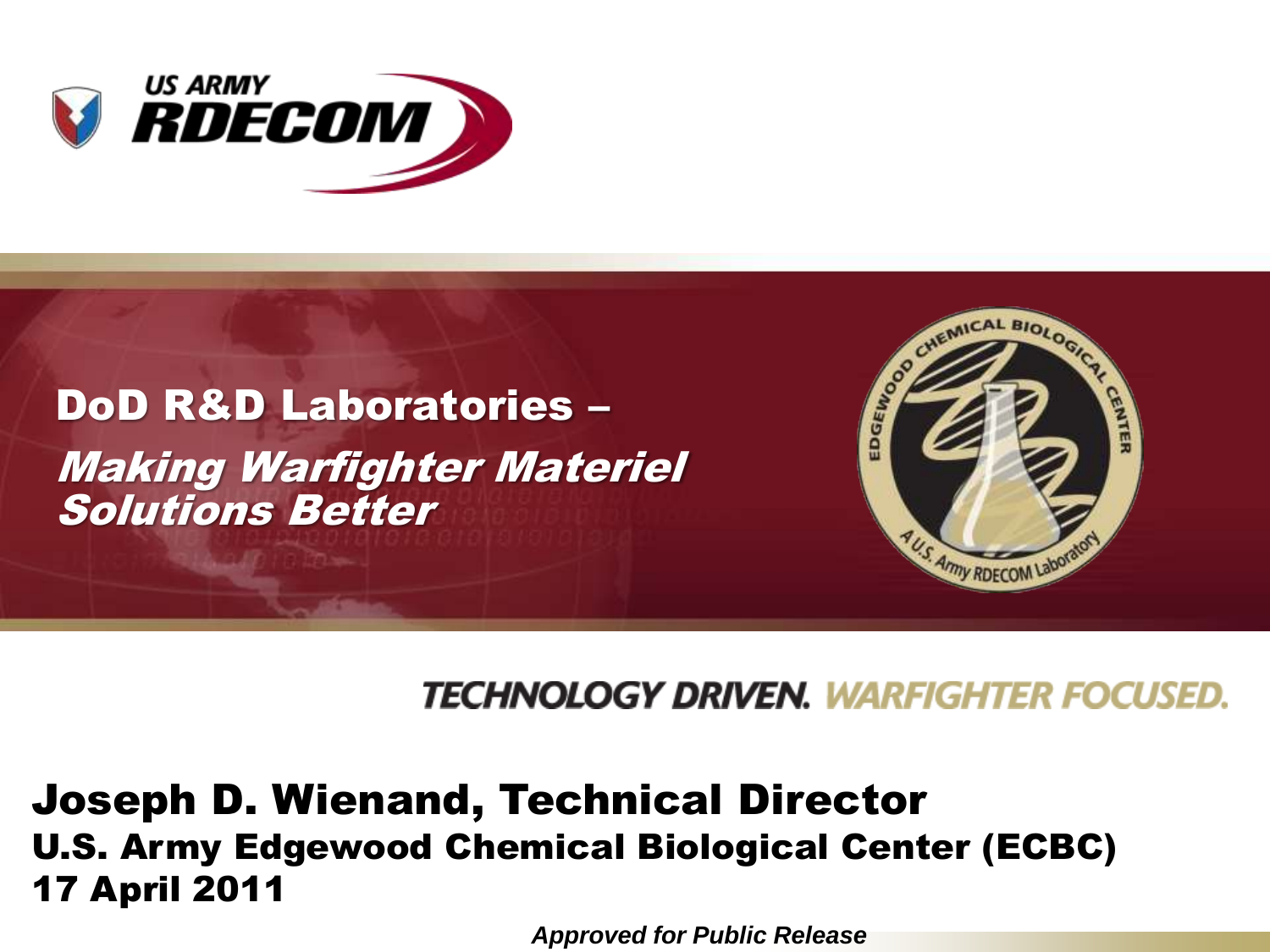





- Learning at Conferences
- Suggestions on Working with DoD Labs
- Sample DoD Lab
	- ECBC: Core Competencies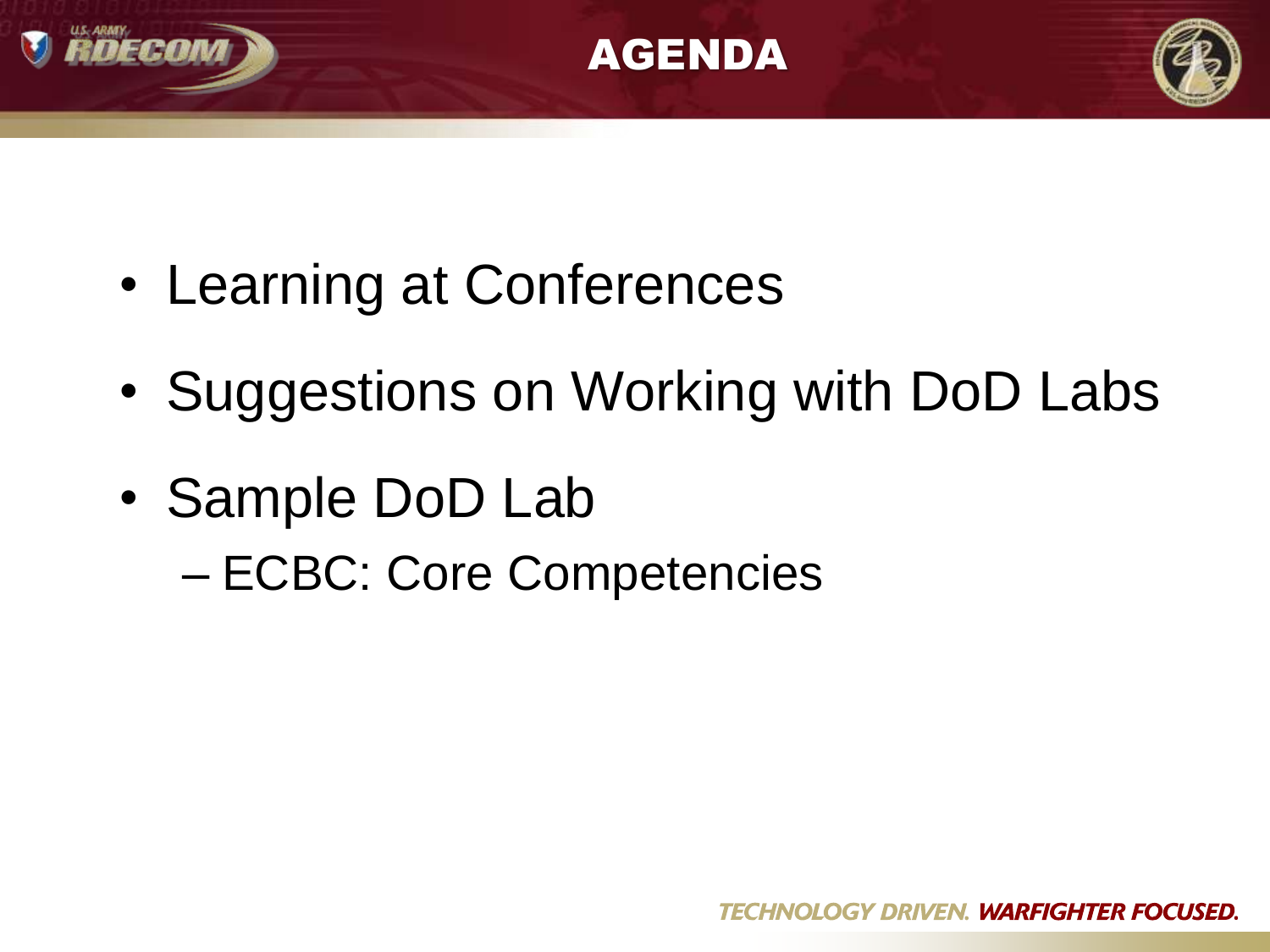3

## Recent research suggests:

- **Learning**
- Networking
- Meeting new people
- Face-to-face meetings
- Booths with new products

# #1 Reason to go to Conference: Partying & Schmoozing?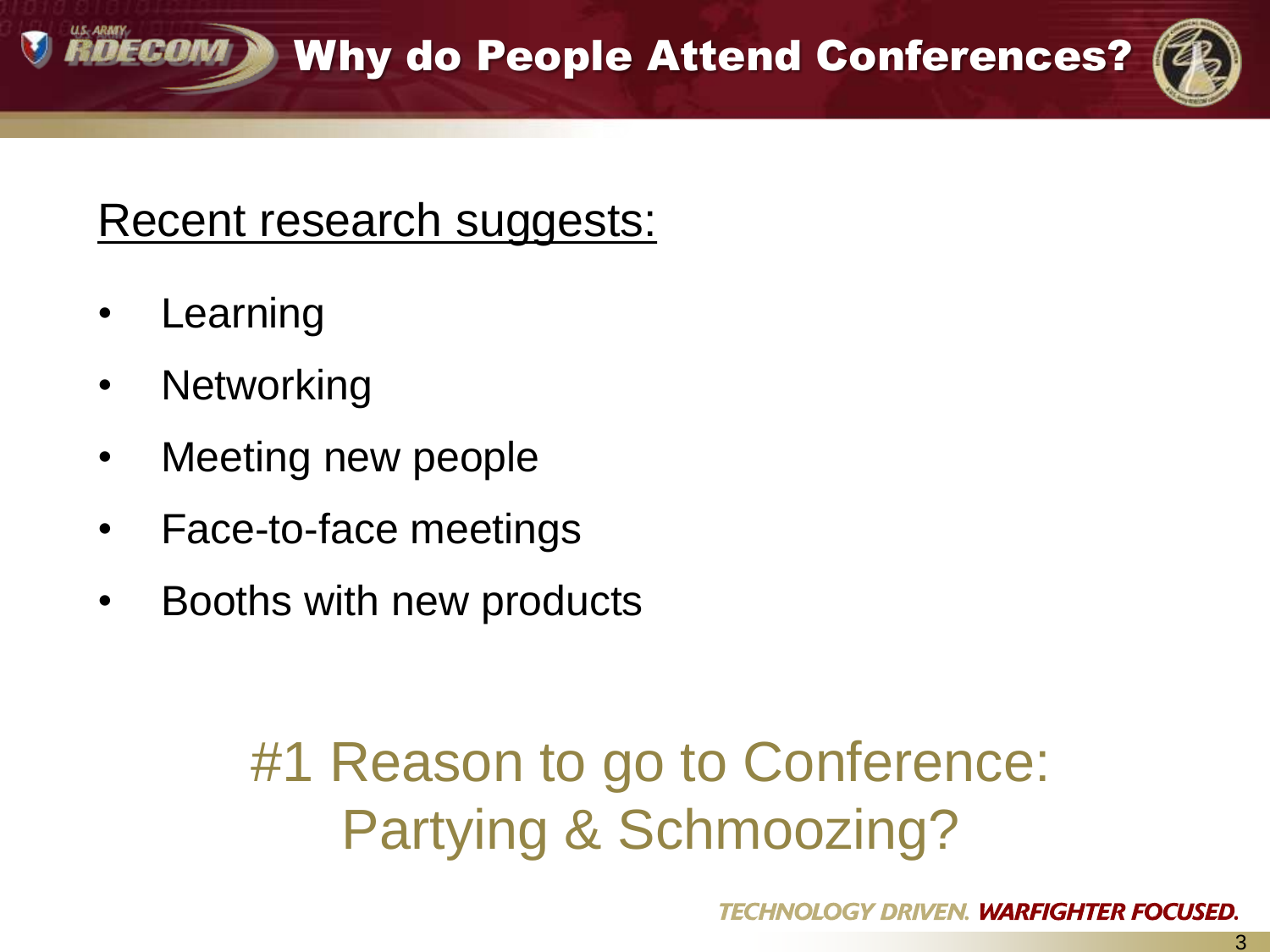

## Recent research suggests:

DECAN

- Enable as much active participation of as many participants as possible
- Facilitate personal networking
- New and exciting information that can't be presented elsewhere differently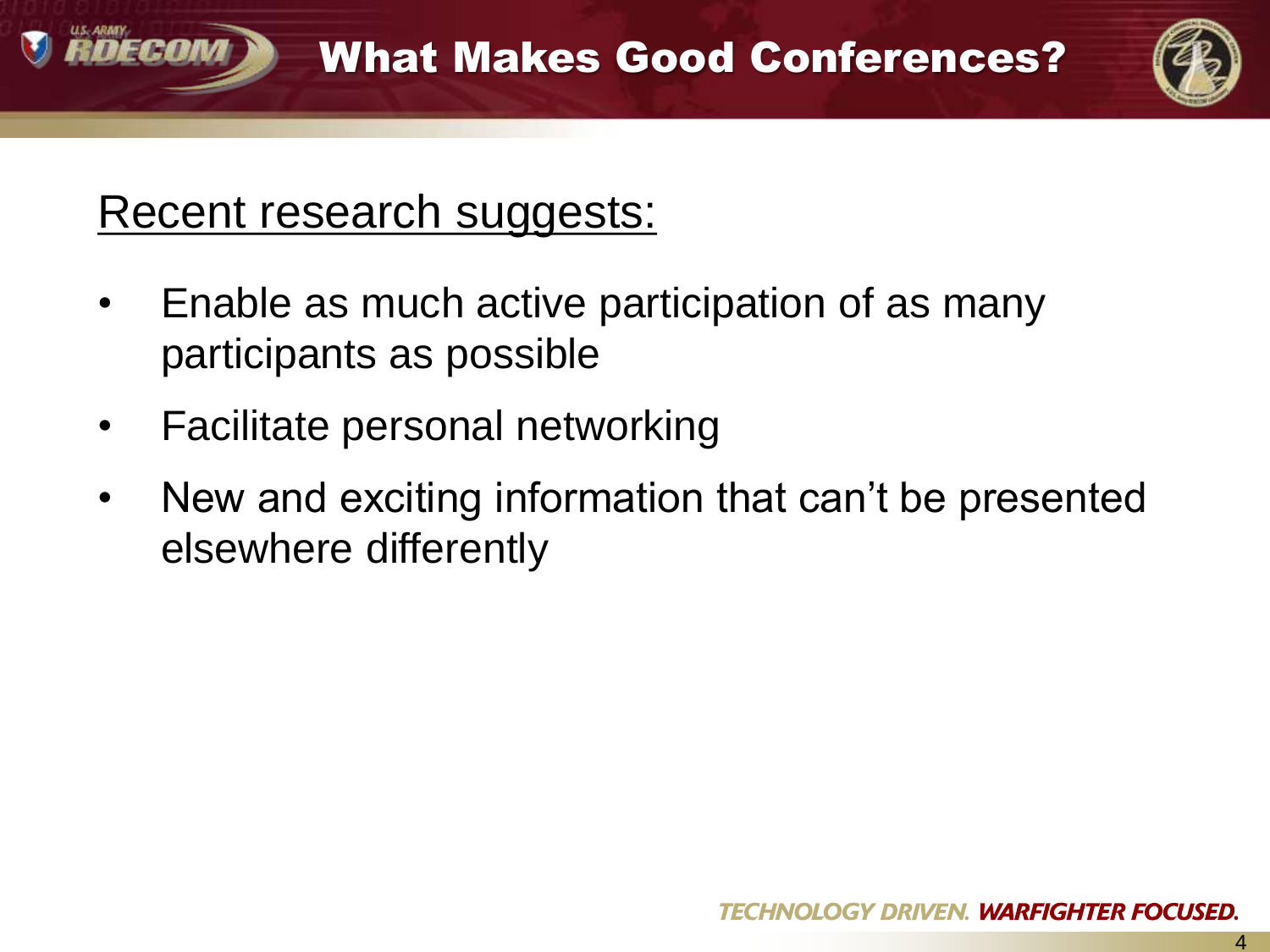# **RDECON**

### How do Adults Learn?



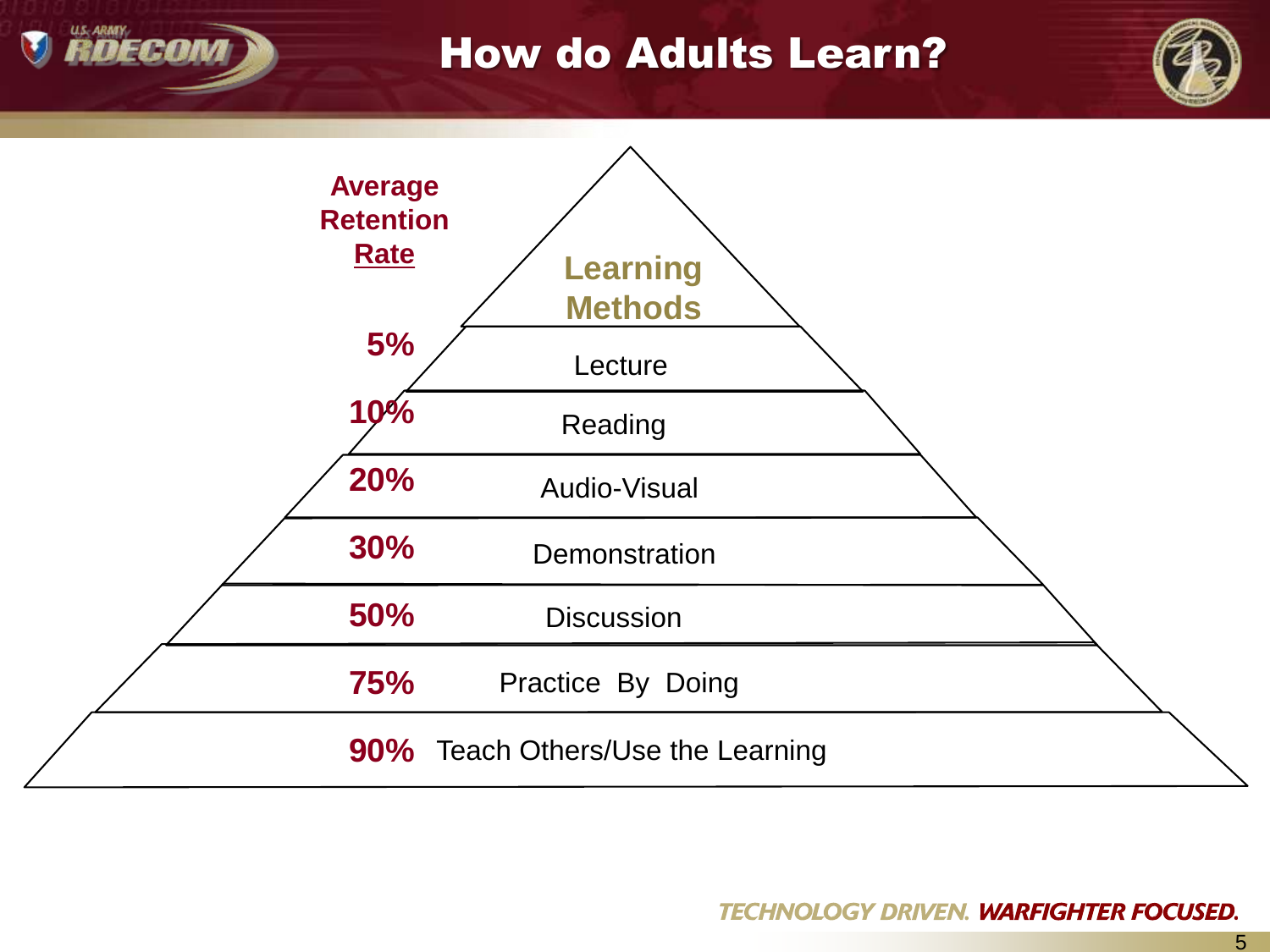



• Facilitate personal networking:

Meet the person next to you and ask . . .

*Where are you from and why the heck are you here????*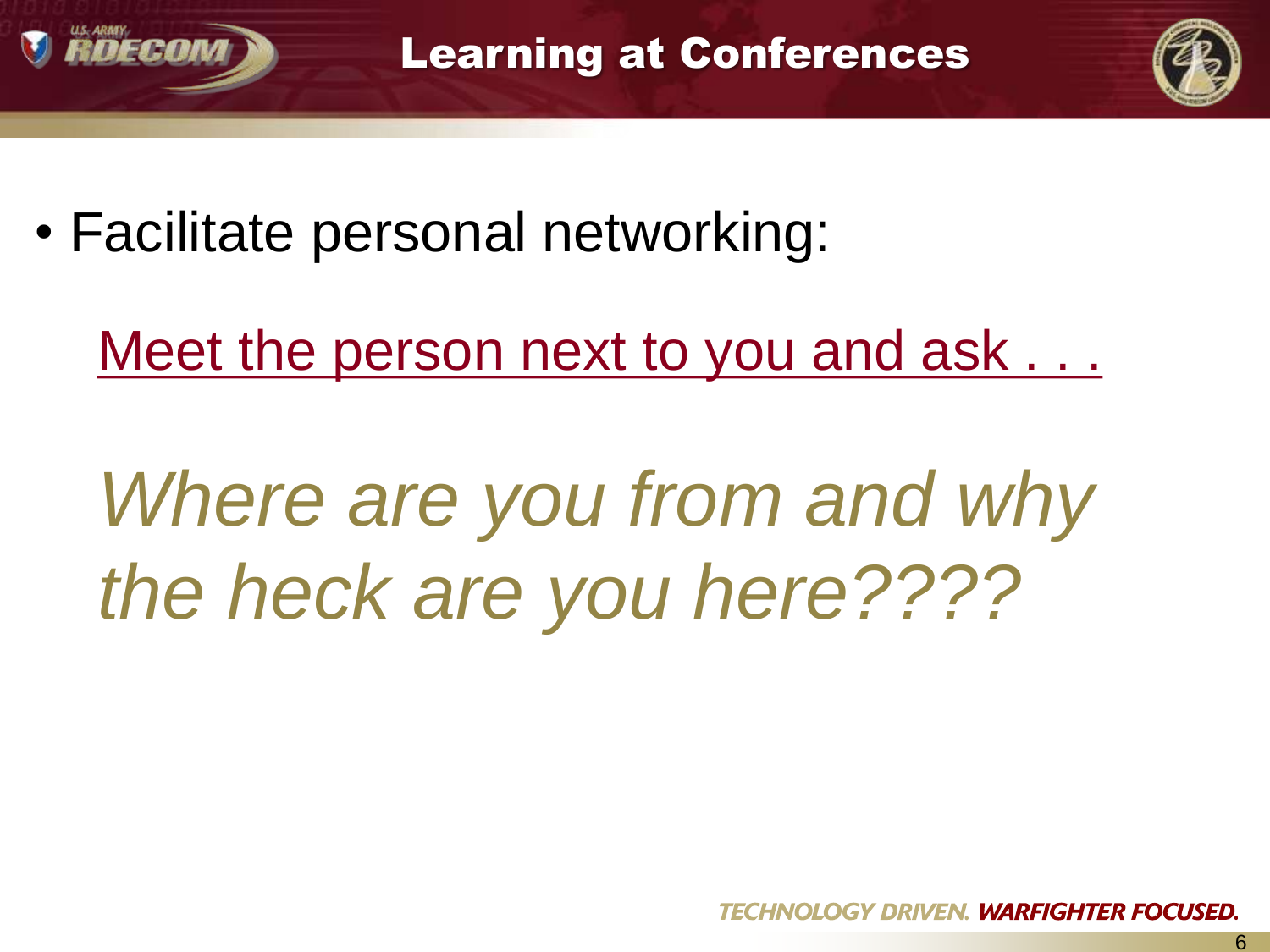



7

• Enable as much active participation of as many participants as possible

 $\triangleright$  Anybody meet someone with an interesting reason for being here?

**≻ Any other DoD lab people here?**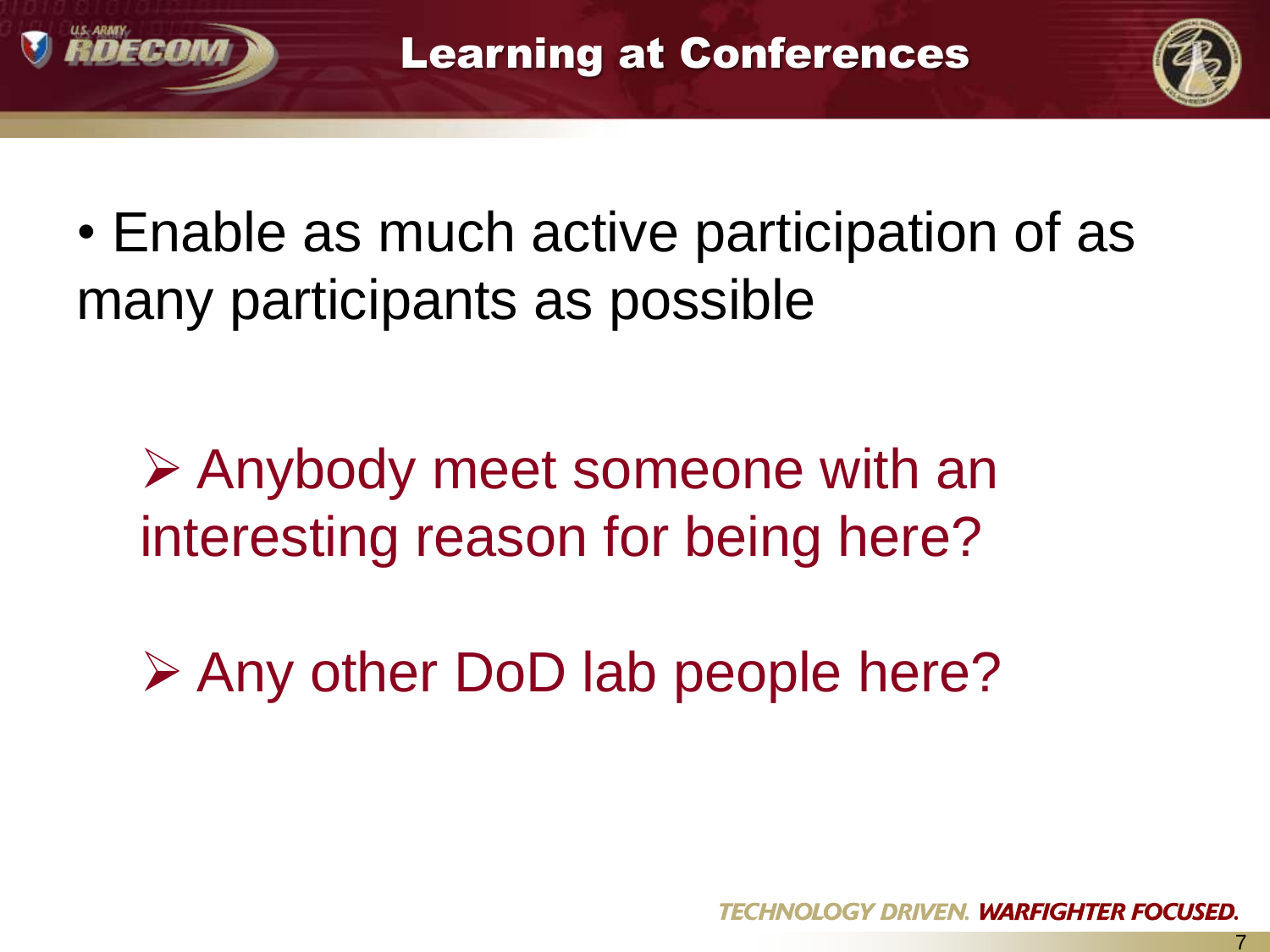



- Identify problem to be solved or questions to answer
- Find DoD lab core competencies

RDECON

• Ask lab to identify other partners that can "augment" core competency for best solution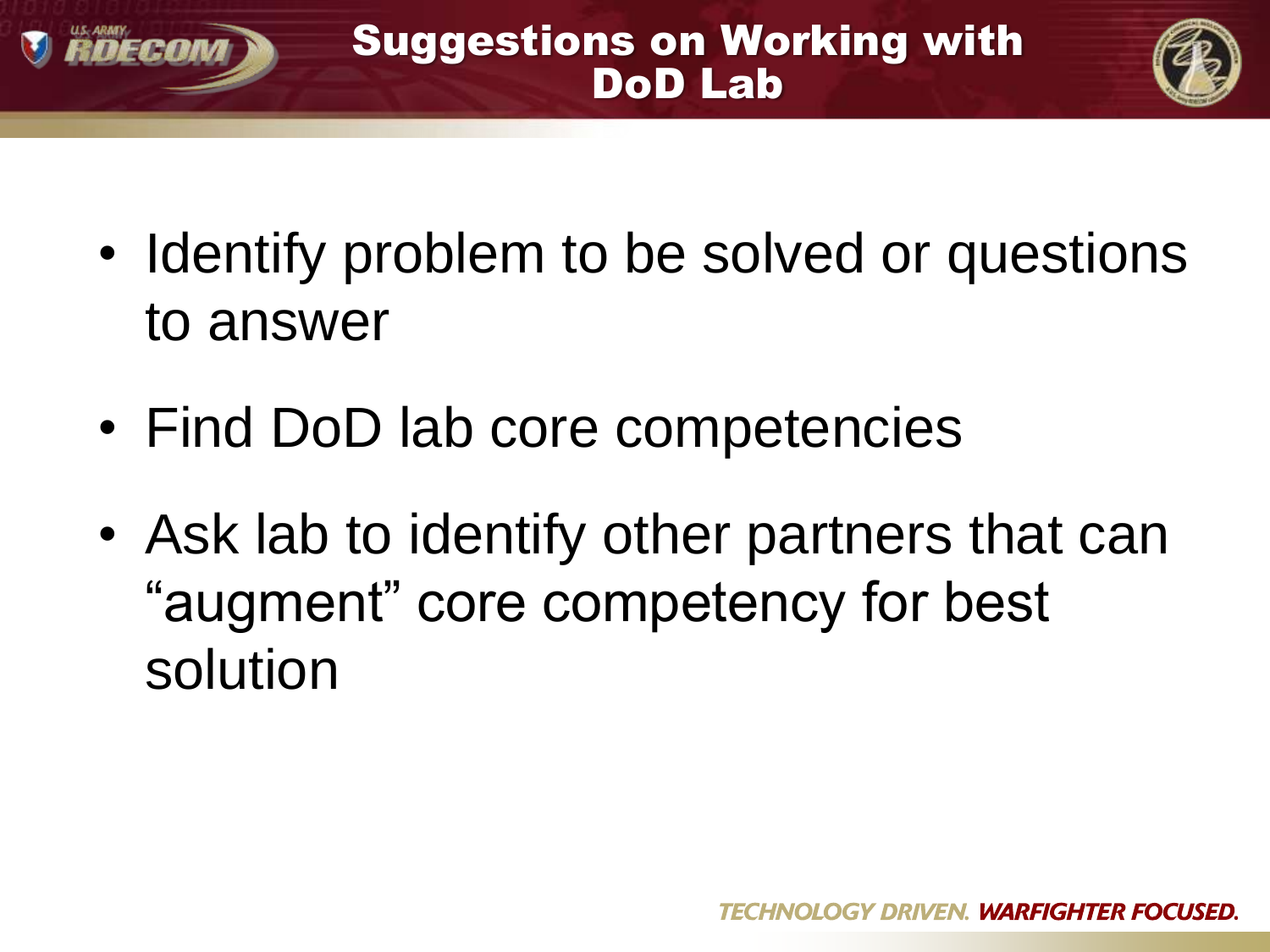



- DoD lab core competencies typically based on "what end products are required" to succeed in the warfighting mission
- Can be research, engineering, operations but fundamentally supports warfighting products and missions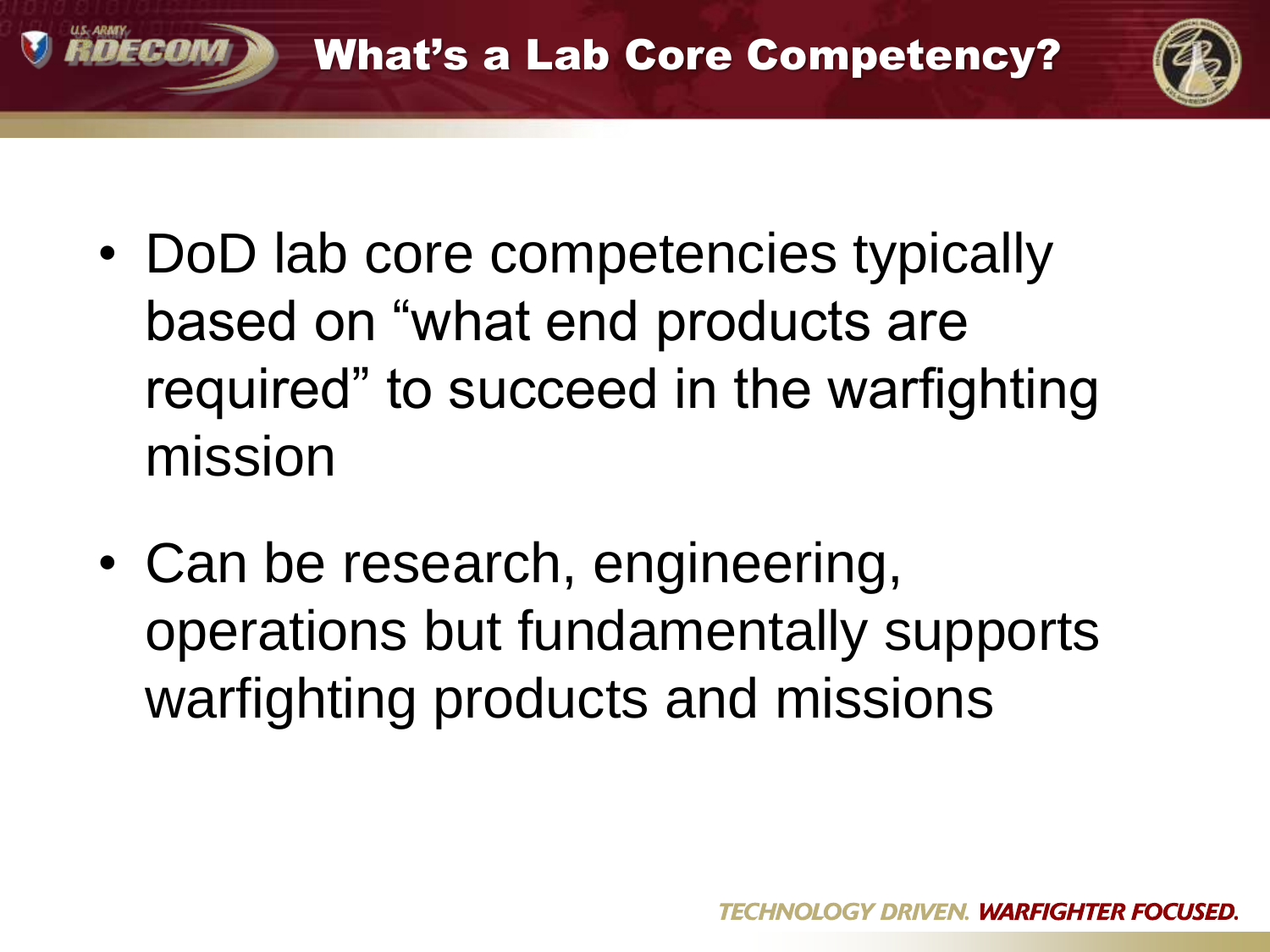

*DoD Laboratories offer unique facilities coupled with military focus to provide Warfighters the best solutions to accomplish their mission*

# **67 DoD Laboratories:**

Fra

- **1. Aeromedical Research Laboratory Fort Rucker, AL**
- **2. Armament Research, Development, and Engineering Center Picatinny Arsenal, NJ**
- **3. Communications and Electronics Research, Development, and Engineering Center , APG, MD**
- **4. Army Material Systems Analysis Activity Aberdeen Proving Ground, MD**
- **5. Army Geotechnical and Structures Lab Vicksburg, MS**
- **6. Army Construction and Engineering Research Lab Champaign, IL**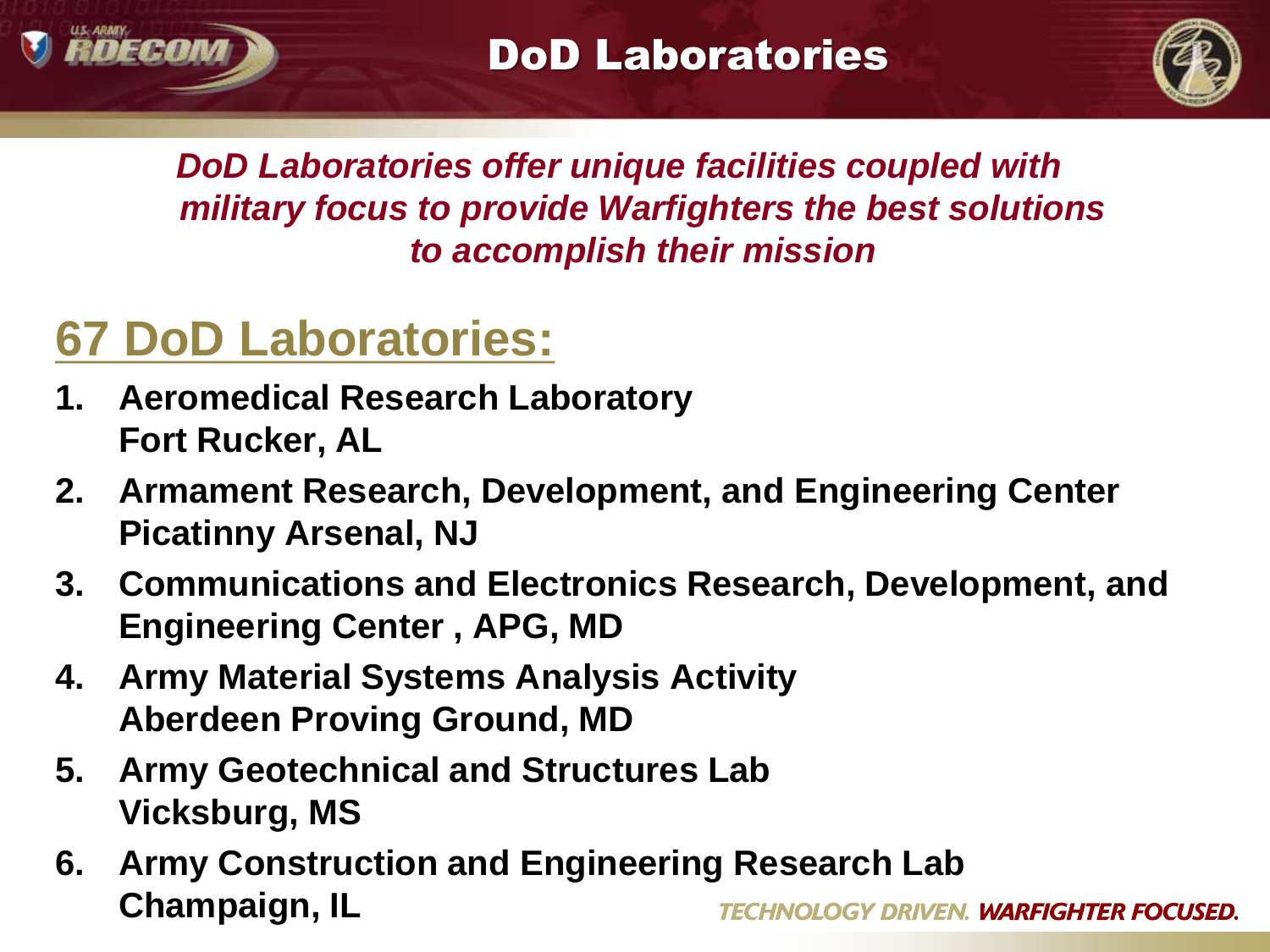



- **7. Army Cold Regions Research and Engineering Lab Hanover, NH**
- **8. Army Coastal and Hydraulics Lab Vicksburg, MS**
- **9. Army Information Technology Lab Vicksburg, MS**
- **10. Army Environmental Lab Vicksburg, MS**
- **11. Aeroflightdynamics Directorate Moffett Field, CA**
- **12. Army Sustainment Command Rock Island, IL**
- **13. Army Research Institute for the Behavioral and Social Sciences Arlington, VA**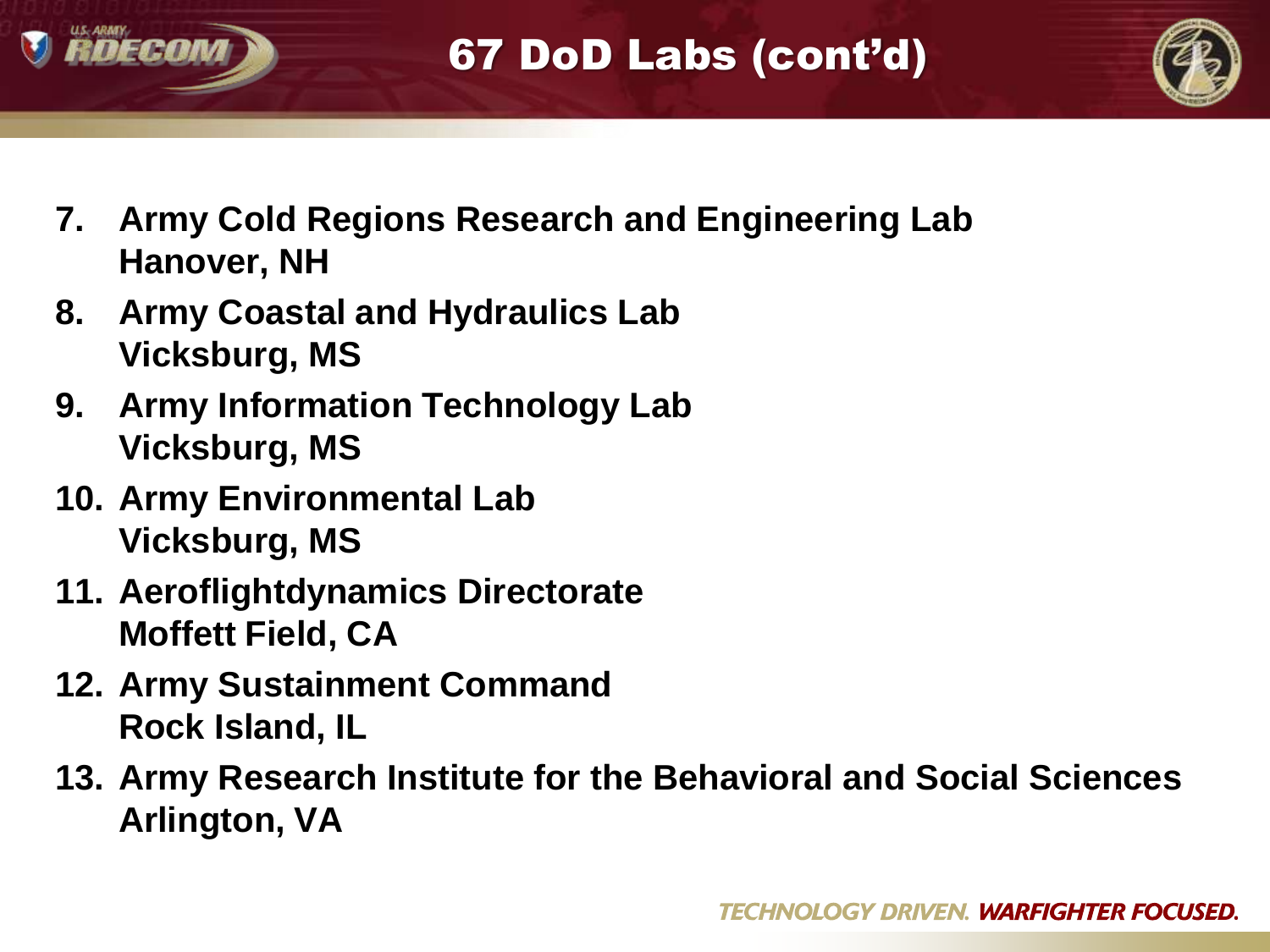



- **14. Army Research Institute of Environmental Medicine Natick, MA**
- **15. Army Research Laboratory Adelphi, MD**
- **16. ARL - Army Research Office Durham, NC**

**17. Aviation and Missile Research, Development, and Engineering Center Redstone Arsenal, AL** 

- **18. Edgewood Chemical Biological Center Aberdeen Proving Ground, MD**
- **19. Engineer Research and Development Center Vicksburg, MS**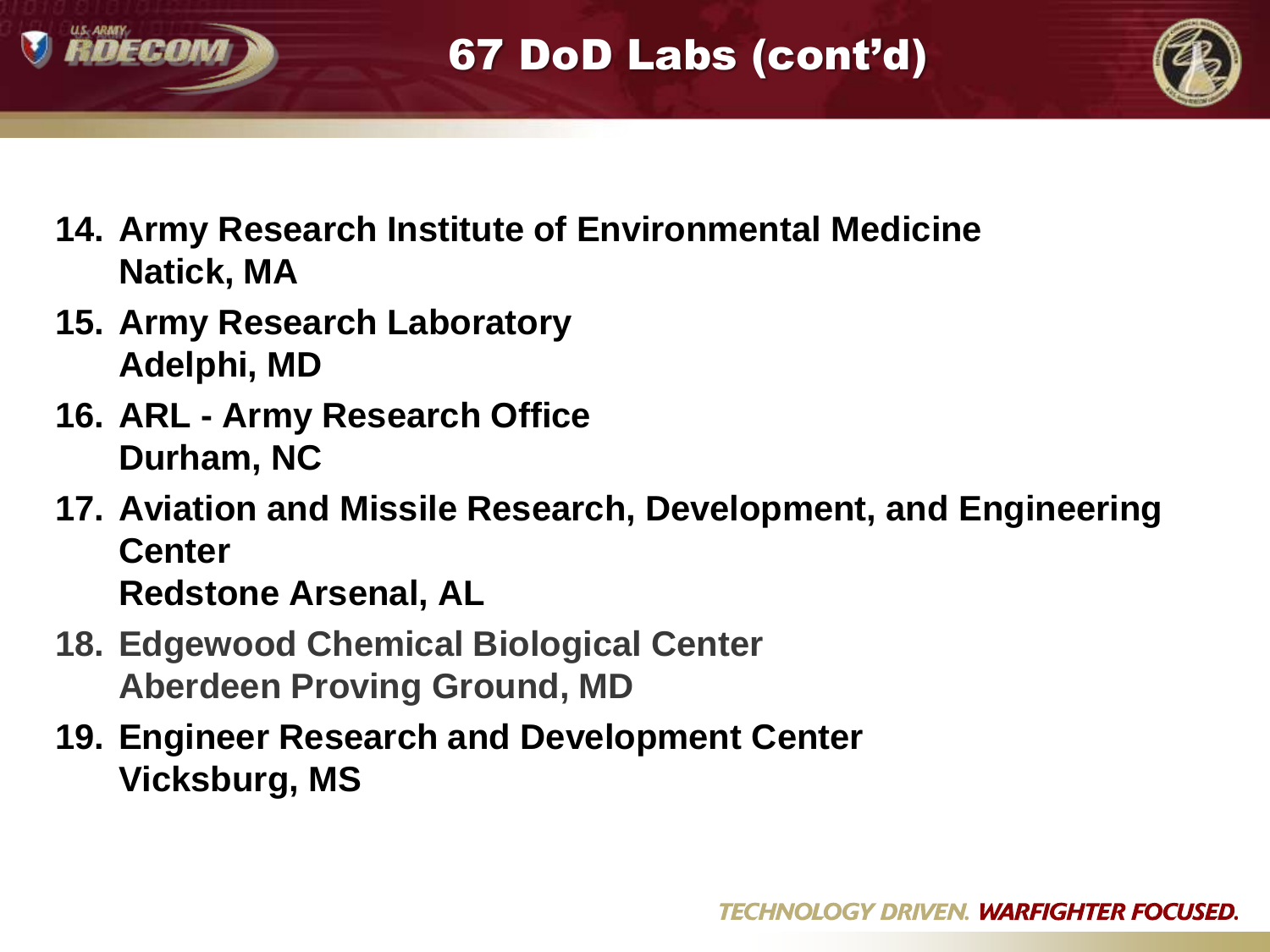



- **20. Army Institute of Surgical Research Fort Sam Houston, TX**
- **21. Army Medical Research Institute of Chemical Defense Aberdeen Proving Ground, MD**
- **22. Army Medical Research Institute of Infectious Diseases Fort Detrick, MD**
- **23. Natick Soldier Research, Development, and Engineering Center Natick, MA**
- **24. Simulation and Training Technology Center Orlando, FL**
- **25. Space and Missile Defense Technical Center Huntsville, AL**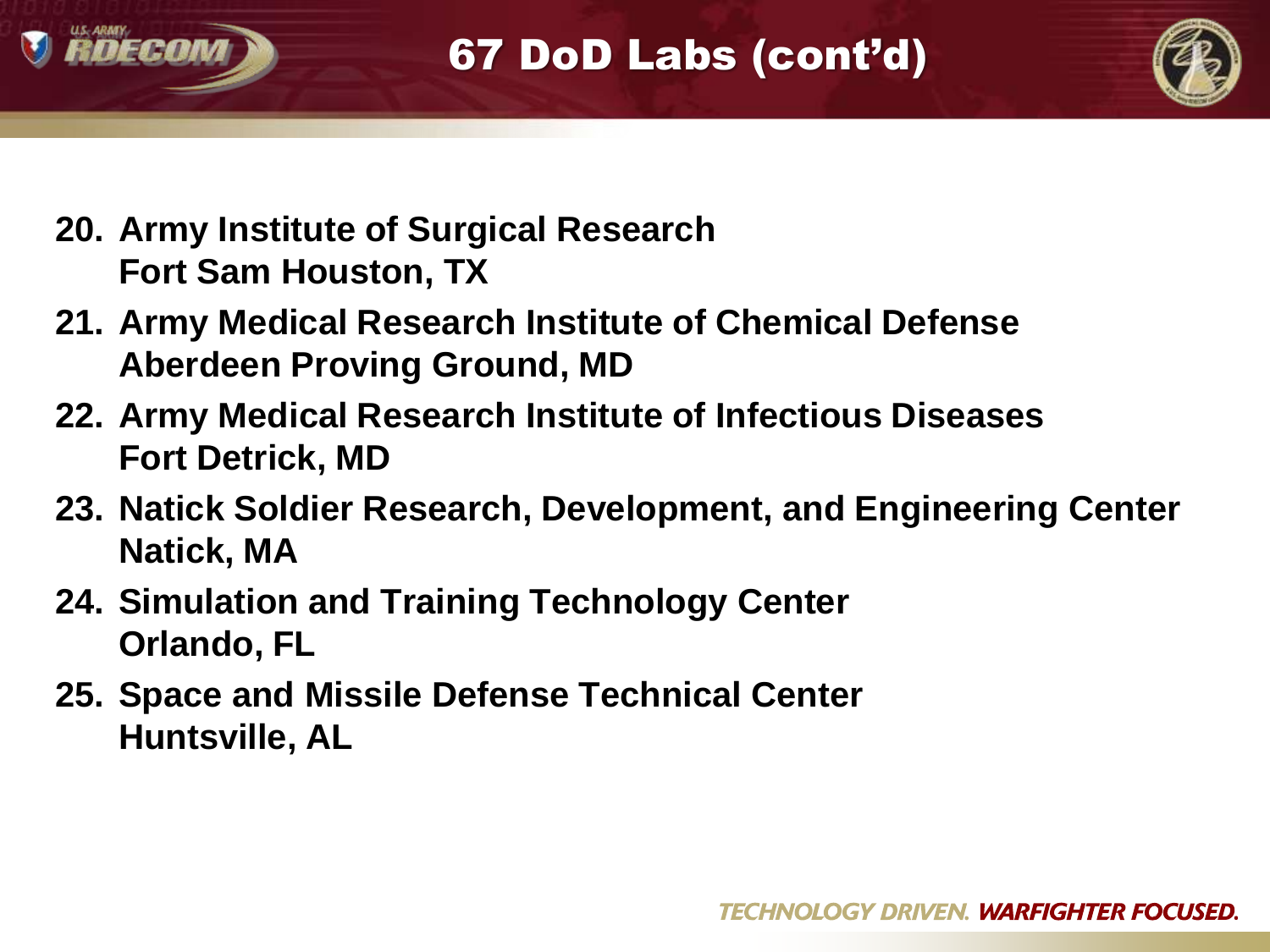



- **26. Tank Automotive Research, Development, and Engineering Center Warren, MI**
- **27. Walter Reed Army Institute of Research Silver Spring, MD**
- **28. Army Topographics Engineering Center Fort Belvoir, VA**
- **29. Marine Corps Warfighting Laboratory MCB Quantico, VA**
- **30. Naval Health Research Center San Diego, CA**
- **31. Naval Medical Research Center Silver Spring, MD**
- **32. Naval Research Laboratory Washington, DC**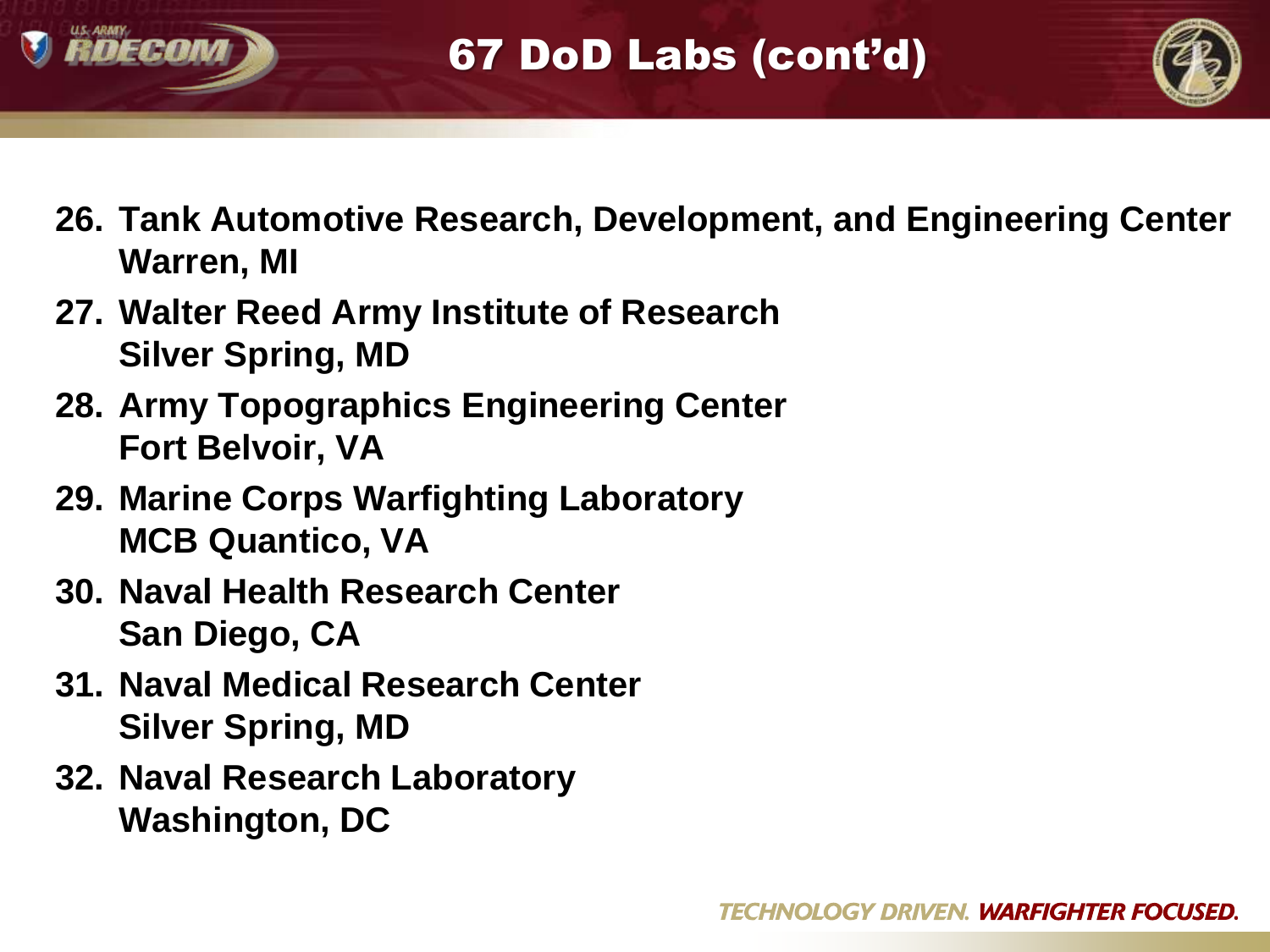



- **33. Naval Undersea Warfare Center - Newport Division Newport, RI**
- **34. Naval Undersea Warfare Center - Keyport Division Keyport, WA**
- **35. Space and Naval Warfare Systems Center - Pacific San Diego, CA**
- **36. Space and Naval Warfare Systems Center - Atlantic Charleston, SC**
- **37. SPAWAR Space Field Activity Chantilly, VA**
- **38. Naval Air Warfare Center Aircraft Division - Patuxent River Patuxent River, MD**
- **39. Naval Air Warfare Center - Training Systems Division Orlando, FL**
- **40. Naval Air Warfare Center Aircraft Division - Lakehurst Lakehurst, NJ**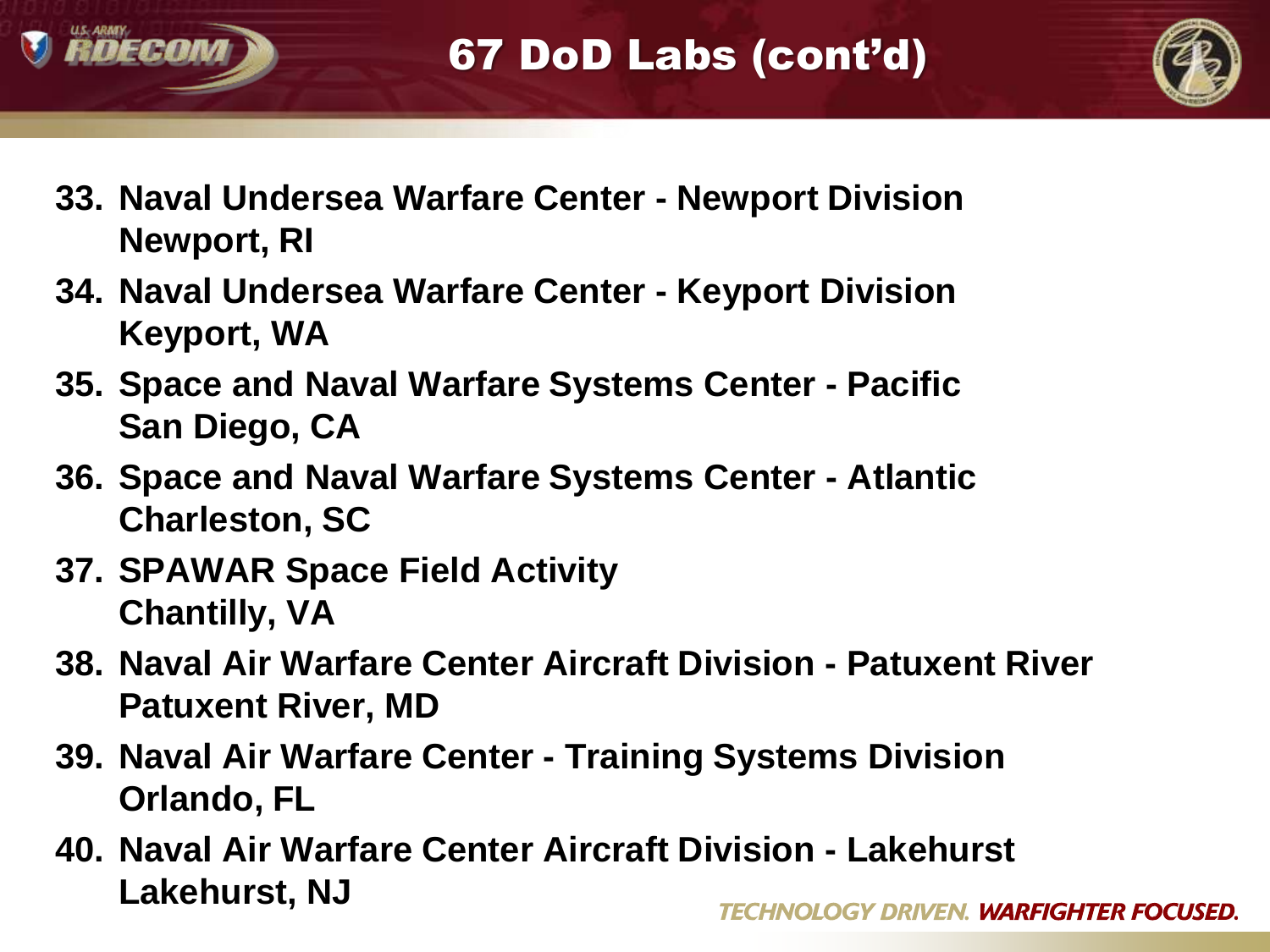



- **41. Naval Air Warfare Center Weapons Division - China Lake China Lake, CA**
- **42. Naval Air Warfare Center Weapons Division - Point Mugu Point Mugu, CA**
- **43. Naval Surface Warfare Center- Carderock Division Carderock, MD**
- **44. Naval Surface Warfare Center- Dahlgren Division Dahlgren, VA**
- **45. Naval Surface Warfare Center- Pt. Hueneme Division Port Hueneme, CA**
- **46. Naval Surface Warfare Center- Indian Head Division Indian Head, MD**
- **47. Naval Surface Warfare Center- Corona Division Corona, CA**
- **48. Naval Surface Warfare Center- Panama Division Panama City, FL**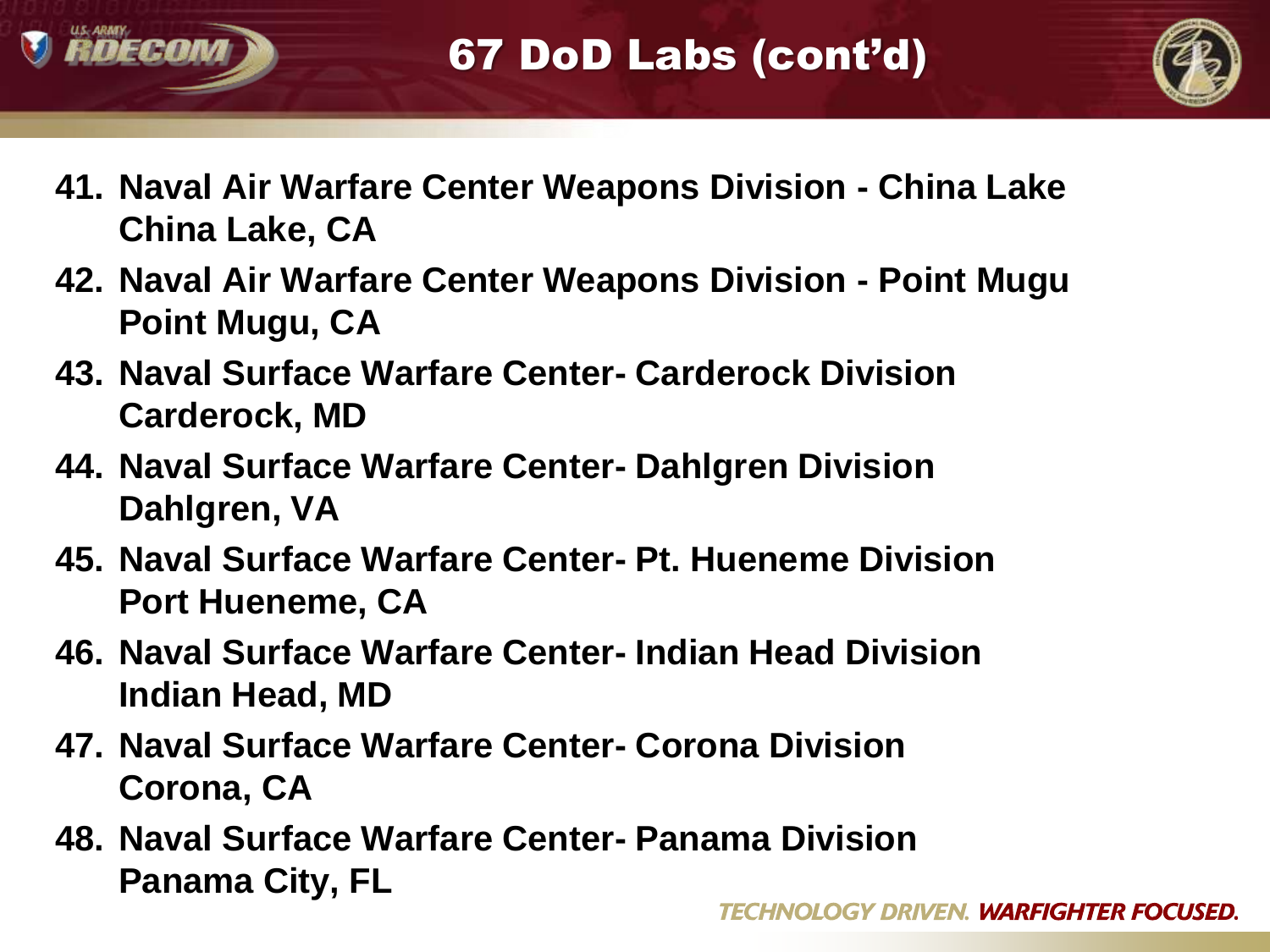



- **49. Naval Surface Warfare Center- Crane Division Crane, IN**
- **50. Naval Surface Warfare Center- EODTechDiv Indian Head, MD**
- **51. Naval Surface Warfare Center- Philadelphia Philadelphia, PA**
- **52. Naval Submarine Medical Research Laboratory Groton, CT**
- **53. Naval Aerospace Medical Research Laboratory Pensacola, FL**
- **54. Naval Health Research Center - Environmental Health Effects Laboratory Wright-Patterson AFB, OH**
- **55. Air Force Research Laboratory Wright-Patterson AFB, OH**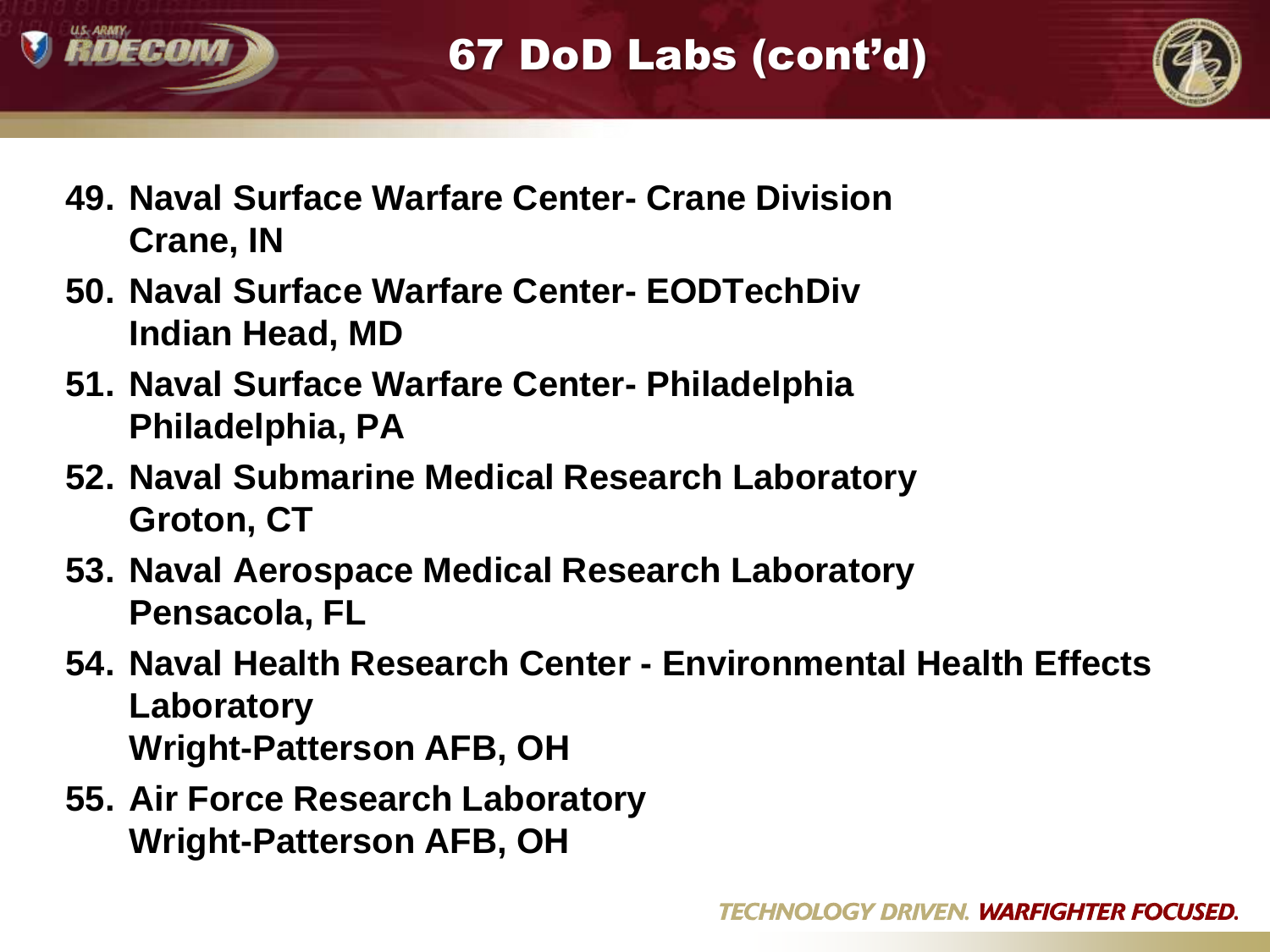



- **56. Air Force Office of Scientific Research Arlington, VA**
- **57. Air Vehicles Directorate Wright-Patterson AFB, OH**
- **58. AFRL - Directed Energy Directorate Kirtland AFB, NM**
- **59. AFRL - Human Effectiveness Directorate Wright-Patterson AFB, OH**
- **60. AFRL - Information Directorate Rome, NY**
- **61. AFRL - Materials and Manufacturing Directorate Wright-Patterson AFB, OH**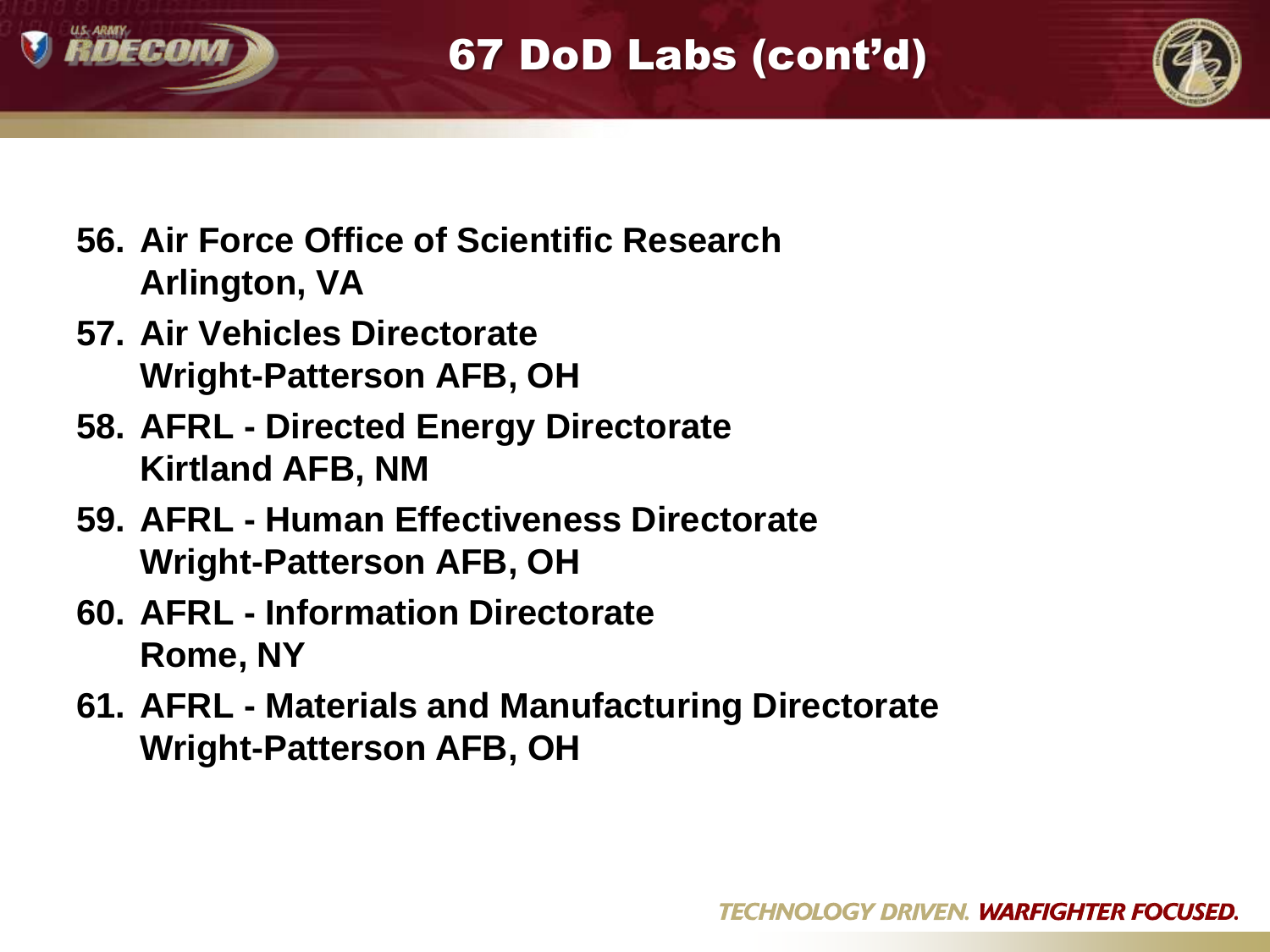

67 DoD Labs (cont'd)



- **62. AFRL - Munitions Directorate Eglin AFB, FL**
- **63. ARFL - Propulsion Directorate Wright-Patterson AFB, OH**
- **64. AFRL - Sensors Directorate Wright-Patterson AFB, OH**
- **65. AFRL - Space Vehicles Directorate Kirtland AFB, NM**
- **66. Armed Forces Radiobiology Research Institute Bethesda, MD**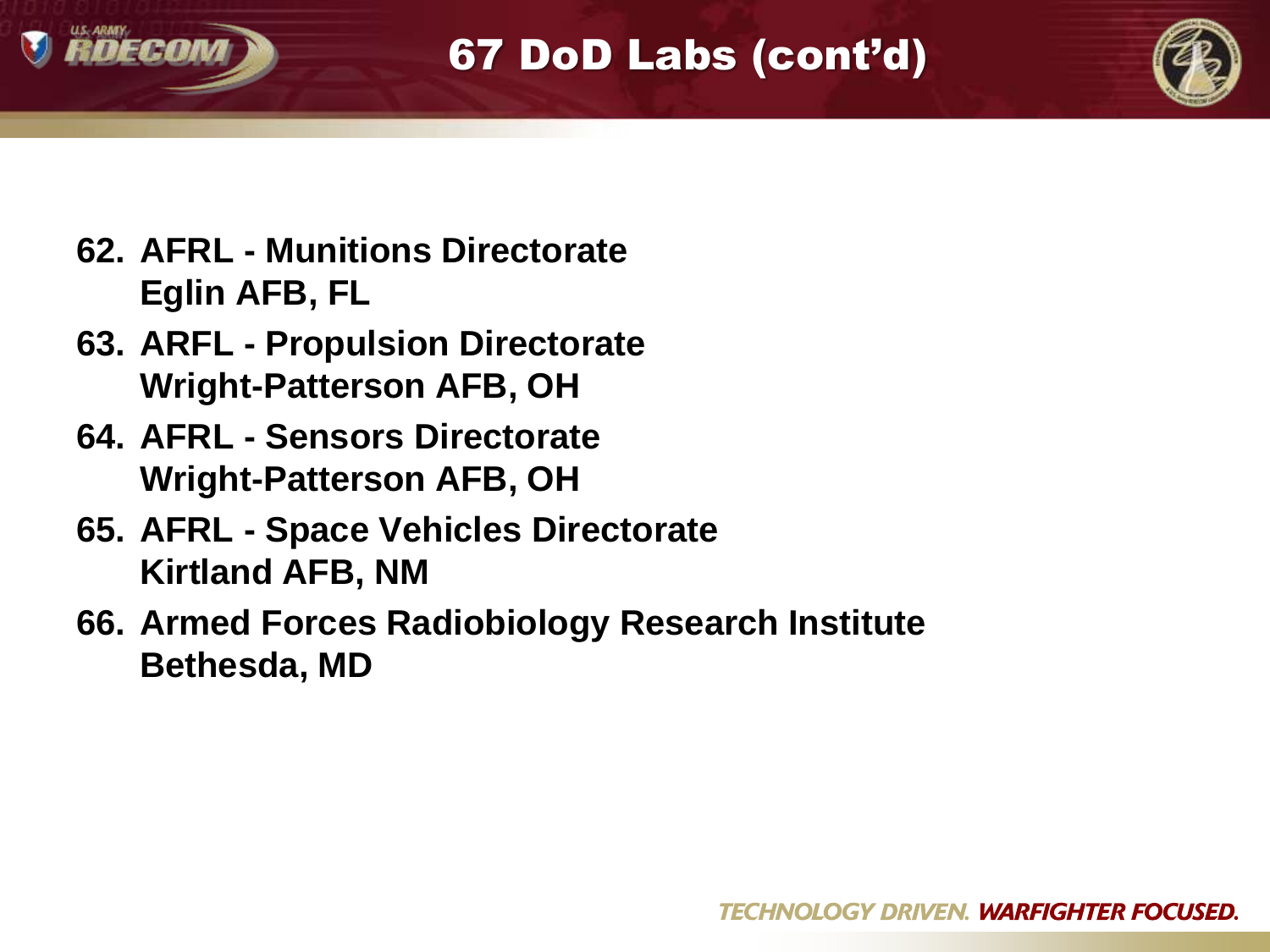### ECBC – CB Research Critical Core **V** RDECO Capabilities & Facilities



### **1. Aerosol Physics**

Measure and develop models to predict aerosol particle transport phenomena

### **2. CB Agent Spectroscopy/Algorithm Development**

– Research the detection of CB materials –point & standoff

### **3. Chemistry & Bioscience of CB Warfare**

- Fully understand agent properties (persistence, environmental fate/effect, etc) & how to decontaminate
- **4. Emerging threat Science/Technology/Testing**
	- Research emerging toxics threats and challenge COTS/GOTs equipment – suggest improvements



**TECHNOLOGY DRIVEN, WARFIGHTER FOCUSED.**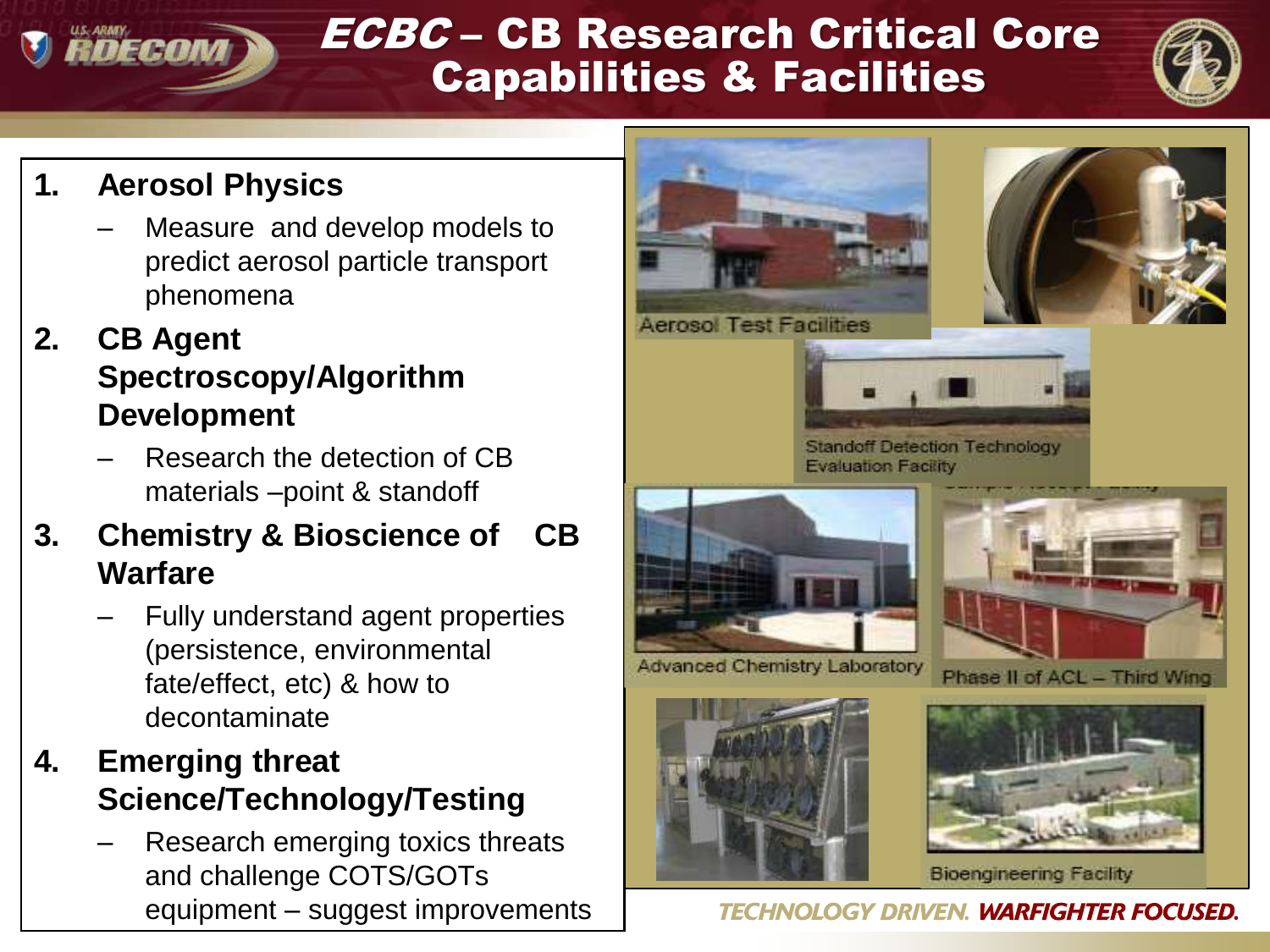### ECBC – CB Research Critical Core RDECO Capabilities & Facilities



### **5. Filtration Sciences**

– Determine more efficient means to protect from toxic airborne respiratory hazards

### **6. Inhalation Toxicology**

- Measure and model human toxicity levels to est. equipment performance criteria
- **7. Org for the Prohibition of Chemical Weapons (OPCW) Lab**
	- 1 of 2 labs in U.S. allowed to identify chemical compounds prohibited by the CWC

### **8. Single Small-Scale Facility**

– Only U.S. declared facility allowed to produce CW agents for DoD protective purposes.



McNamara Life Sciences Bidg.



Forensic Analytical Center



Single Small-Scale Facility



**TECHNOLOGY DRIVEN. WARFIGHTER FOCUSED.**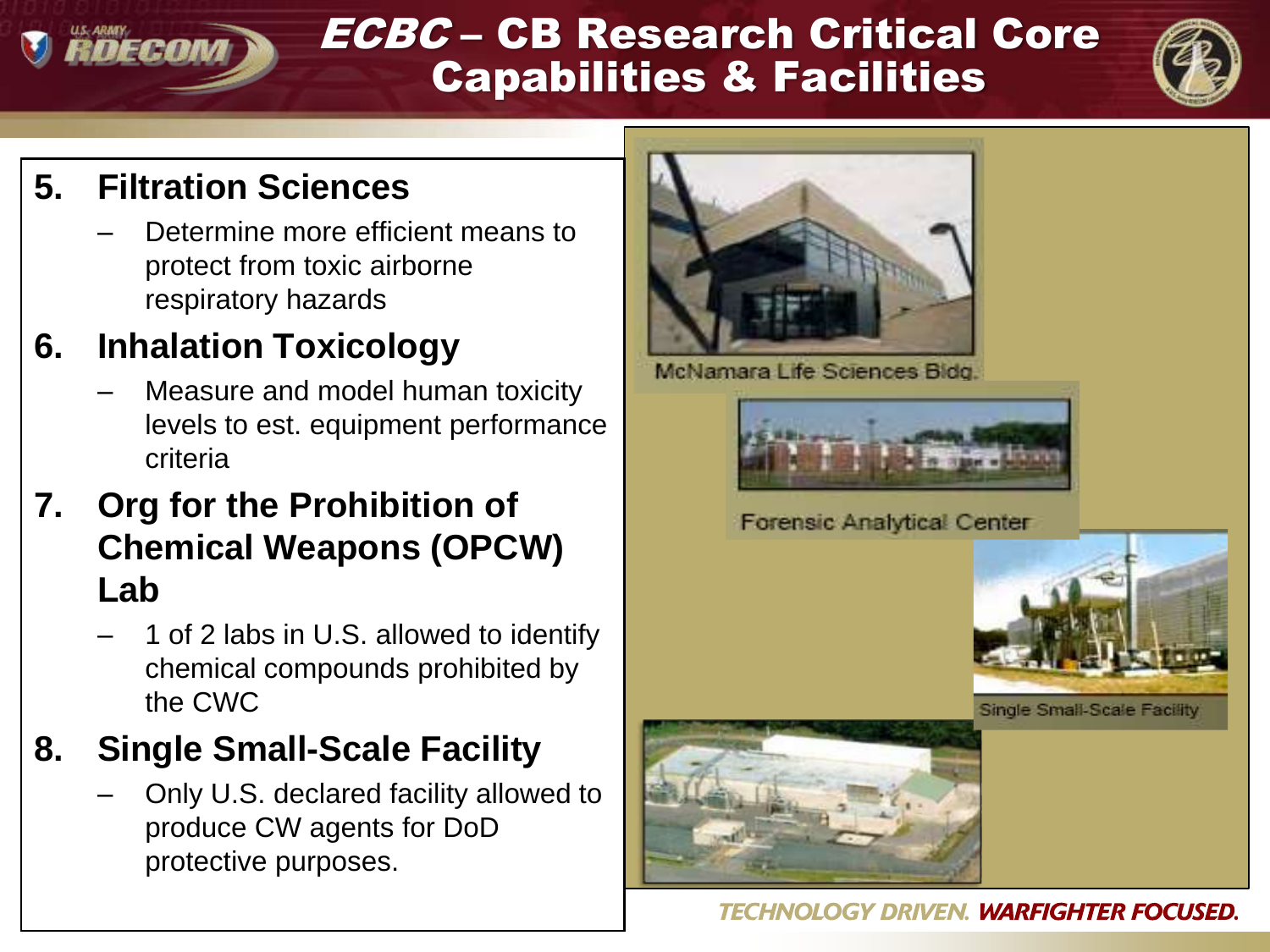



- **Nations principal R&D resource for non-medical CB Defense**
- **Hazardous operations incident rate (1.17) falls below the industry average (2.5)**
- **\$1.8B specialized and unique laboratories**
- **1.8 M ft<sup>2</sup> of lab and chamber space**
- **435 certified chemical surety hoods**
- **68 BSL-2 and BSL-3 hoods**
- **Chemical Transfer Facility (CTF) was designated as the only U.S. declared Single Small Scale Facility under the CWC**
- **The only source of CASARM standards**
- **Large Scale Secure Cryogenic Storage and Archiving**
- **Technology Transfer – hundreds of agreements in 2010 (CRADAs, TSAs, OGAs)**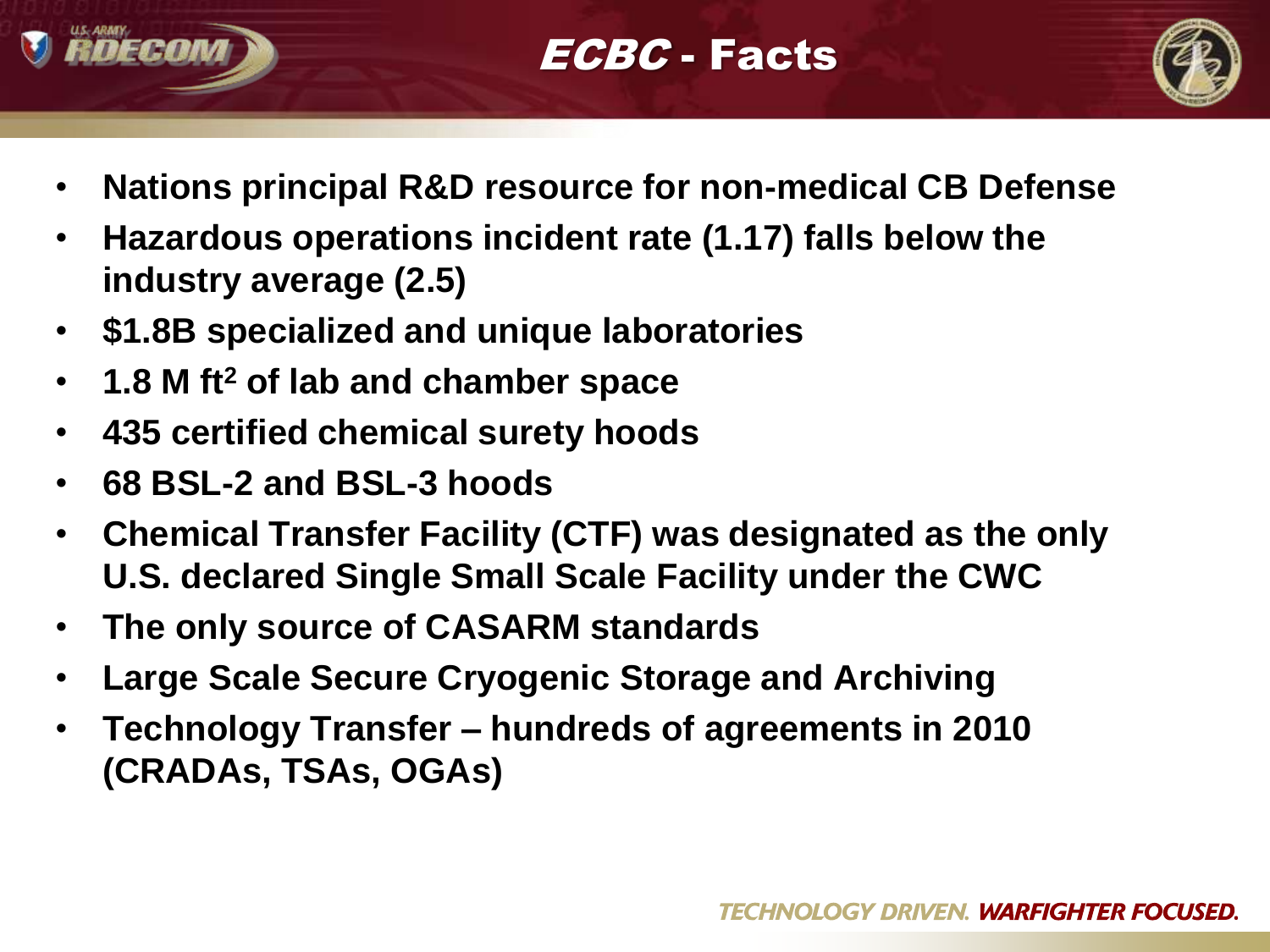### ECBC – Infrastructure Benefits



- **Specialized & unique labs can adapt to unique customer needs**
- **Single Small Scale Facility ensures agents are available for customer testing**
- **CASARM standards ensure unknowns can be identified accurately and test agent materials are of the correct type**
- **Ability to test and assist to improve COTS /GOTS**

RDECON

• **Possesses unique infrastructure and knowledge not maintained by commercial industry** 

**The following are indirectly related to infrastructure :**

- **High lab safety rate ensures customer projects are completed on time & in a safe manner**
- **Collaboration with Intel Community ensures tests are conducted and models created against real relevant threats**
- **Broad experience establishing CRADAs, TSAs, OGAs, MOUs, etc.**